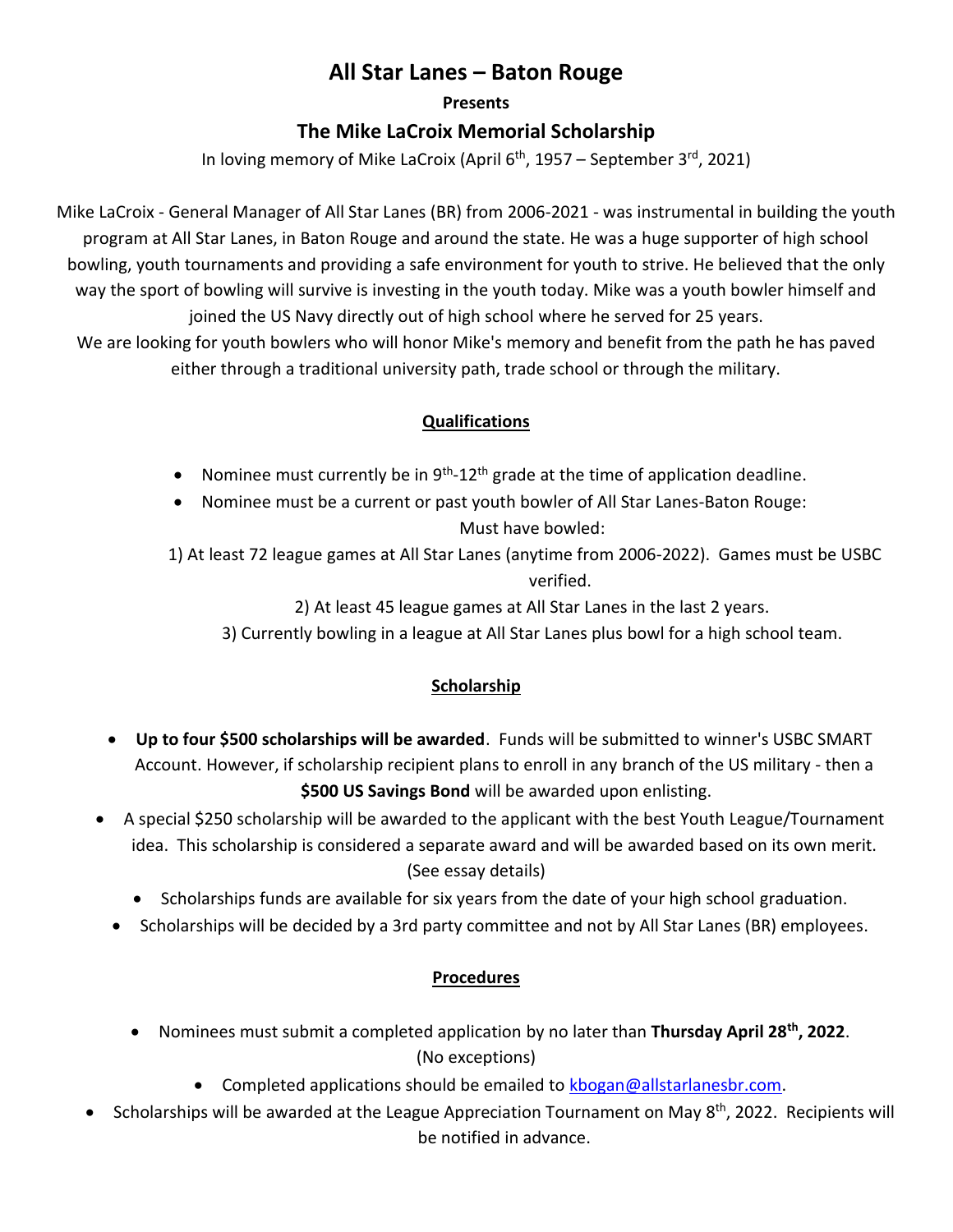### **Selection Rules**

Selection of winners will be based on academic standing, bowling involvement, written essay, creative league/tournament proposal and leadership qualities.

Applicants will be rated as follows:

| Academics                               | 1-20 points |
|-----------------------------------------|-------------|
| Bowling Involvement                     | 1-20 points |
| • Community/Civic Involvement           | 1-5 points  |
| Essays                                  | 1-30 points |
| Create Your Own Youth League/Tournament | 1-20 points |

### **Instructions to Applicant**

- Fill out application completely. Incomplete forms will not be considered.
- Have school verify accumulative GPA and turn in copy of last report card.
	- Deadline for application is Thursday April  $28<sup>th</sup>$ , 2022.
- E-mail application to [kbogan@allstarlanesbr.com.](mailto:kbogan@allstarlanesbr.com) A confirmation will be e-mailed to you verifying receipt of application. If you do not receive a confirmation within 48 hours, please confirm application was received.
- Any questions may be directed to Kim Bogan at All Star Lanes Baton Rouge at (225) 924-0124.
	- Scholarship will be awarded May 8th, 2022 during the League Appreciation Tournament.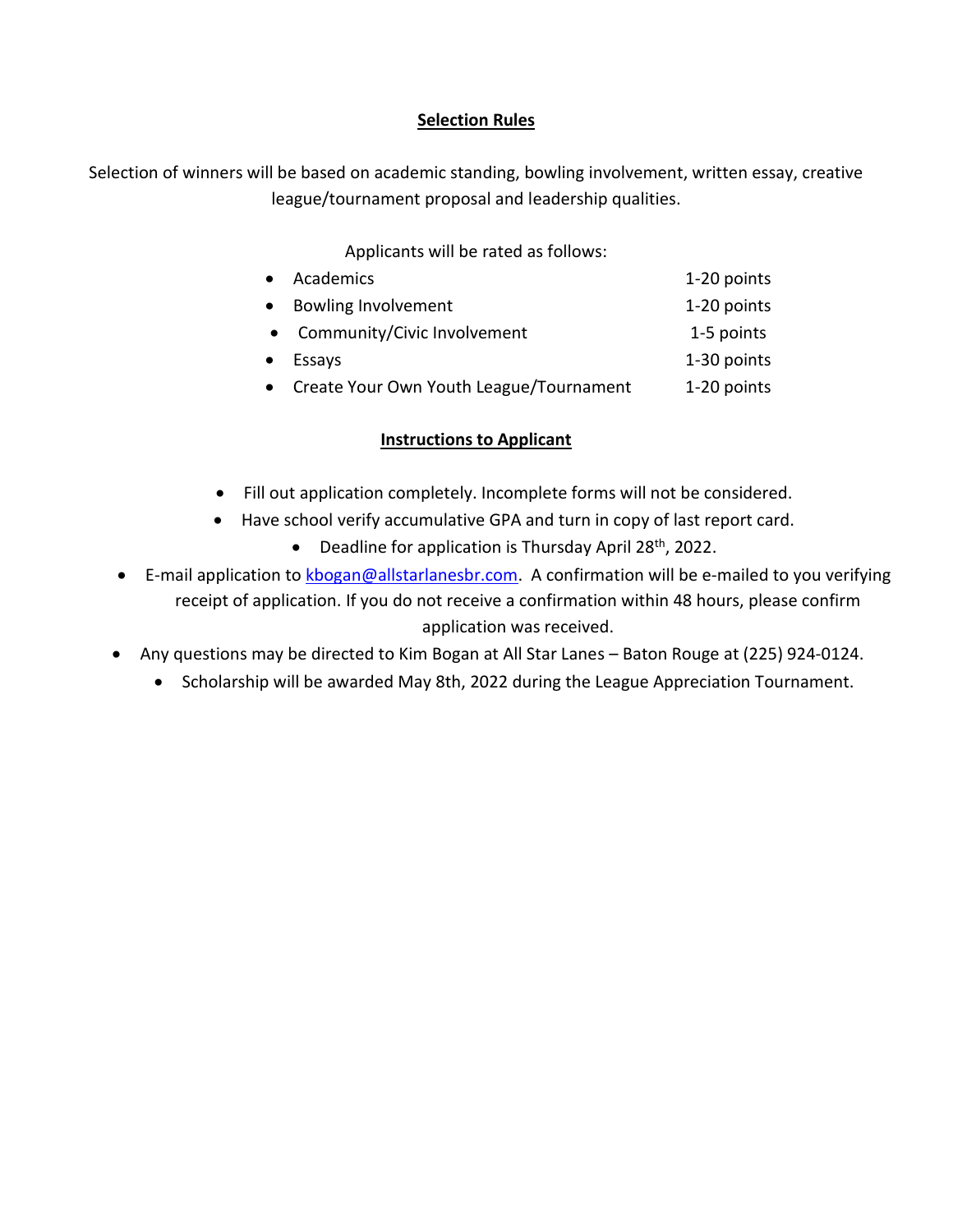# **All Star Lanes – Baton Rouge Mike LaCroix Memorial Scholarship**

**Section 1 - General Information**

|                                                                                                | Age _____ Date of Birth ____/____/_____ Phone #1 () __________________ Phone #2 () ________________ |
|------------------------------------------------------------------------------------------------|-----------------------------------------------------------------------------------------------------|
| Last 4 of Social Security ______________ (for SMART identification only)                       |                                                                                                     |
|                                                                                                |                                                                                                     |
| <b>Section 2 - Academics</b>                                                                   |                                                                                                     |
|                                                                                                |                                                                                                     |
| Accumulative Weighted GPA ____ Unweighted ____<br>(Please attach current report card)          |                                                                                                     |
| Are you in any Honor/AP classes? Yes () No ()                                                  |                                                                                                     |
| If yes, please list (additional pages may be attached):                                        |                                                                                                     |
|                                                                                                |                                                                                                     |
| <b>Accumulative ACT Score</b><br>If you have not taken the ACT score, when do plan to take it? |                                                                                                     |
| School activities and offices held (additional pages may be attached):                         |                                                                                                     |
|                                                                                                |                                                                                                     |
|                                                                                                |                                                                                                     |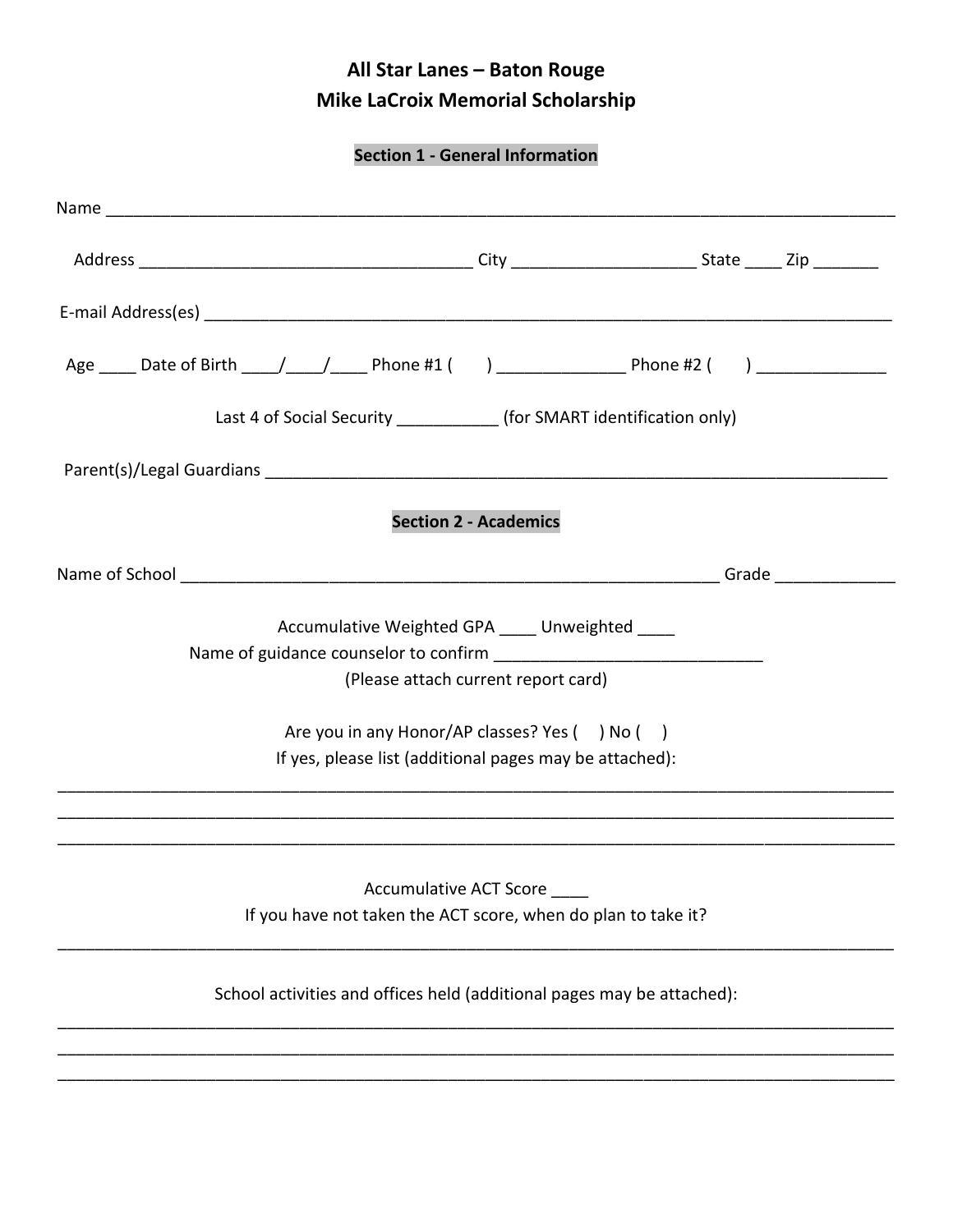Which institution(s) would you like to attend (If you intend to enlist, please skip to Military section below):

| Have you applied to any schools yet? Yes (<br>) No (    |
|---------------------------------------------------------|
| If yes, have you been accepted? Yes () No (             |
| If yes, please list (additional pages may be attached): |

What area(s) are you interested in studying (additional pages may be attached):

| Have you been awarded any other scholarships? Yes (                      | i Nol |  |
|--------------------------------------------------------------------------|-------|--|
| If yes, please name award and amount (additional pages may be attached): |       |  |

If you are in the Grand Prix Program just estimate amount earned so far: \_\_\_\_\_\_\_\_\_\_\_\_

#### **Military**

Do you plan to enlist in the military? Yes () No () 

If no, please skip Military questions.

Which branch(es) are you interested in?

Have you taken the ASVAB? Yes () No ()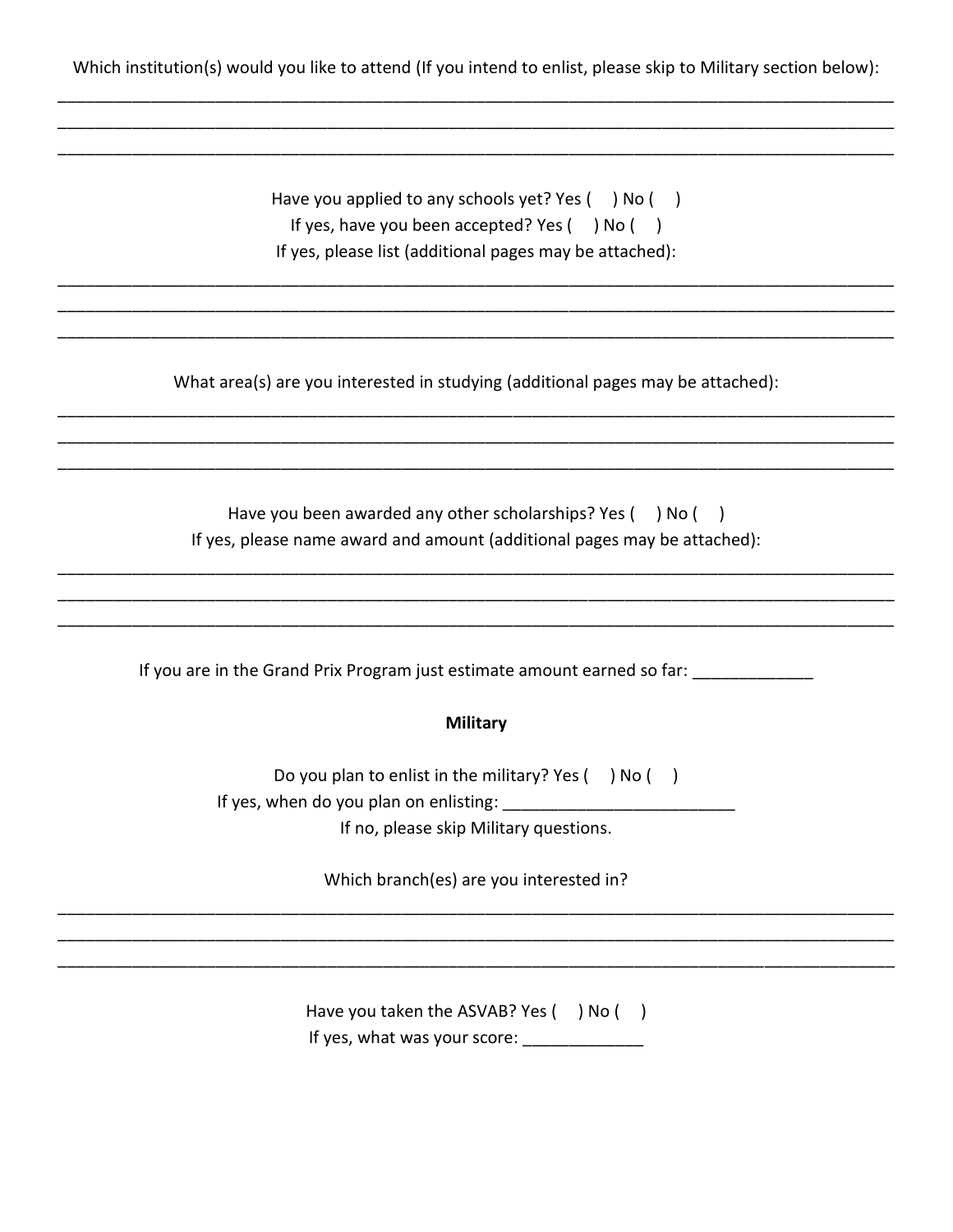#### **Section 3 - Bowling Involvement**

#### **Bowling Involvement**

USBC  $#$ 

List the leagues you have bowled in:

(If you bowled in a league outside of the Baton Rouge Association please specify) (A list from bowl.com can be printed and attached)

| Year    | League(s) | Average(s) |
|---------|-----------|------------|
| 2021-22 |           |            |
| 2020-21 |           |            |
| 2019-20 |           |            |
| 2018-19 |           |            |
| 2017-18 |           |            |
| 2016-17 |           |            |
| 2015-16 |           |            |
| 2014-15 |           |            |

Please list any accomplishments in bowling you have achieved. Examples: Placing in a tournament, high series award, perfect attendance in league, qualifying for a tournament, making your high school team, etc. (additional pages may be attached):

\_\_\_\_\_\_\_\_\_\_\_\_\_\_\_\_\_\_\_\_\_\_\_\_\_\_\_\_\_\_\_\_\_\_\_\_\_\_\_\_\_\_\_\_\_\_\_\_\_\_\_\_\_\_\_\_\_\_\_\_\_\_\_\_\_\_\_\_\_\_\_\_\_\_\_\_\_\_\_\_\_\_\_\_\_\_\_\_\_\_ \_\_\_\_\_\_\_\_\_\_\_\_\_\_\_\_\_\_\_\_\_\_\_\_\_\_\_\_\_\_\_\_\_\_\_\_\_\_\_\_\_\_\_\_\_\_\_\_\_\_\_\_\_\_\_\_\_\_\_\_\_\_\_\_\_\_\_\_\_\_\_\_\_\_\_\_\_\_\_\_\_\_\_\_\_\_\_\_\_\_ \_\_\_\_\_\_\_\_\_\_\_\_\_\_\_\_\_\_\_\_\_\_\_\_\_\_\_\_\_\_\_\_\_\_\_\_\_\_\_\_\_\_\_\_\_\_\_\_\_\_\_\_\_\_\_\_\_\_\_\_\_\_\_\_\_\_\_\_\_\_\_\_\_\_\_\_\_\_\_\_\_\_\_\_\_\_\_\_\_\_ \_\_\_\_\_\_\_\_\_\_\_\_\_\_\_\_\_\_\_\_\_\_\_\_\_\_\_\_\_\_\_\_\_\_\_\_\_\_\_\_\_\_\_\_\_\_\_\_\_\_\_\_\_\_\_\_\_\_\_\_\_\_\_\_\_\_\_\_\_\_\_\_\_\_\_\_\_\_\_\_\_\_\_\_\_\_\_\_\_\_ \_\_\_\_\_\_\_\_\_\_\_\_\_\_\_\_\_\_\_\_\_\_\_\_\_\_\_\_\_\_\_\_\_\_\_\_\_\_\_\_\_\_\_\_\_\_\_\_\_\_\_\_\_\_\_\_\_\_\_\_\_\_\_\_\_\_\_\_\_\_\_\_\_\_\_\_\_\_\_\_\_\_\_\_\_\_\_\_\_\_ \_\_\_\_\_\_\_\_\_\_\_\_\_\_\_\_\_\_\_\_\_\_\_\_\_\_\_\_\_\_\_\_\_\_\_\_\_\_\_\_\_\_\_\_\_\_\_\_\_\_\_\_\_\_\_\_\_\_\_\_\_\_\_\_\_\_\_\_\_\_\_\_\_\_\_\_\_\_\_\_\_\_\_\_\_\_\_\_\_\_ \_\_\_\_\_\_\_\_\_\_\_\_\_\_\_\_\_\_\_\_\_\_\_\_\_\_\_\_\_\_\_\_\_\_\_\_\_\_\_\_\_\_\_\_\_\_\_\_\_\_\_\_\_\_\_\_\_\_\_\_\_\_\_\_\_\_\_\_\_\_\_\_\_\_\_\_\_\_\_\_\_\_\_\_\_\_\_\_\_\_

> Does your high school currently have a varsity bowling team? Yes () No () If yes, do you bowl on your school's bowling team? Yes () No ()

> > Do you plan to bowl collegiately? Yes () No ()

Do you plan to continue bowling after high school graduation? Yes () No ()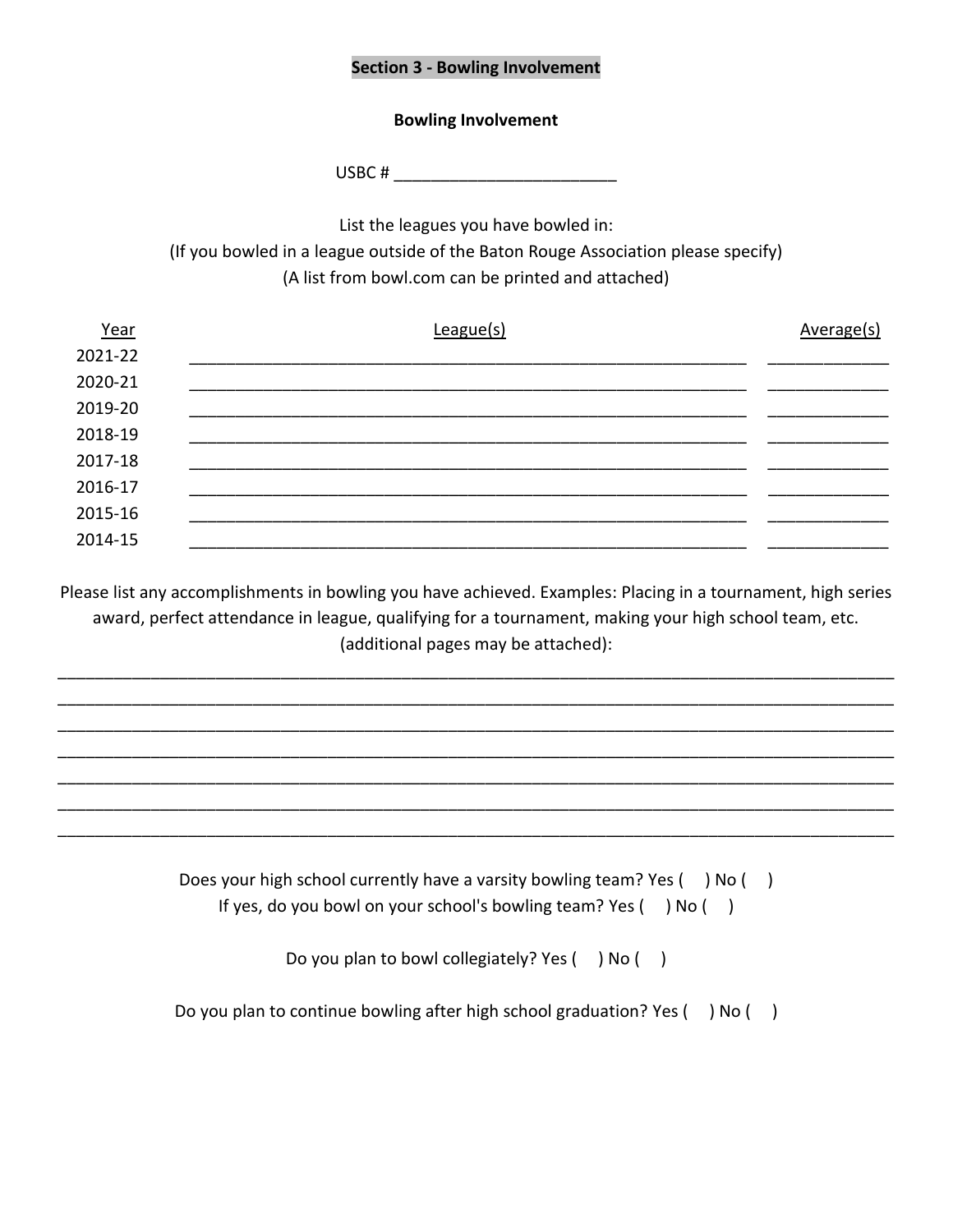#### **Section 4 - Community Involvement**

Community involvement and awards won outside of school projects (additional pages may be attached): \_\_\_\_\_\_\_\_\_\_\_\_\_\_\_\_\_\_\_\_\_\_\_\_\_\_\_\_\_\_\_\_\_\_\_\_\_\_\_\_\_\_\_\_\_\_\_\_\_\_\_\_\_\_\_\_\_\_\_\_\_\_\_\_\_\_\_\_\_\_\_\_\_\_\_\_\_\_\_\_\_\_\_\_\_\_\_\_\_\_

\_\_\_\_\_\_\_\_\_\_\_\_\_\_\_\_\_\_\_\_\_\_\_\_\_\_\_\_\_\_\_\_\_\_\_\_\_\_\_\_\_\_\_\_\_\_\_\_\_\_\_\_\_\_\_\_\_\_\_\_\_\_\_\_\_\_\_\_\_\_\_\_\_\_\_\_\_\_\_\_\_\_\_\_\_\_\_\_\_\_ \_\_\_\_\_\_\_\_\_\_\_\_\_\_\_\_\_\_\_\_\_\_\_\_\_\_\_\_\_\_\_\_\_\_\_\_\_\_\_\_\_\_\_\_\_\_\_\_\_\_\_\_\_\_\_\_\_\_\_\_\_\_\_\_\_\_\_\_\_\_\_\_\_\_\_\_\_\_\_\_\_\_\_\_\_\_\_\_\_\_ \_\_\_\_\_\_\_\_\_\_\_\_\_\_\_\_\_\_\_\_\_\_\_\_\_\_\_\_\_\_\_\_\_\_\_\_\_\_\_\_\_\_\_\_\_\_\_\_\_\_\_\_\_\_\_\_\_\_\_\_\_\_\_\_\_\_\_\_\_\_\_\_\_\_\_\_\_\_\_\_\_\_\_\_\_\_\_\_\_\_ \_\_\_\_\_\_\_\_\_\_\_\_\_\_\_\_\_\_\_\_\_\_\_\_\_\_\_\_\_\_\_\_\_\_\_\_\_\_\_\_\_\_\_\_\_\_\_\_\_\_\_\_\_\_\_\_\_\_\_\_\_\_\_\_\_\_\_\_\_\_\_\_\_\_\_\_\_\_\_\_\_\_\_\_\_\_\_\_\_\_ \_\_\_\_\_\_\_\_\_\_\_\_\_\_\_\_\_\_\_\_\_\_\_\_\_\_\_\_\_\_\_\_\_\_\_\_\_\_\_\_\_\_\_\_\_\_\_\_\_\_\_\_\_\_\_\_\_\_\_\_\_\_\_\_\_\_\_\_\_\_\_\_\_\_\_\_\_\_\_\_\_\_\_\_\_\_\_\_\_\_ \_\_\_\_\_\_\_\_\_\_\_\_\_\_\_\_\_\_\_\_\_\_\_\_\_\_\_\_\_\_\_\_\_\_\_\_\_\_\_\_\_\_\_\_\_\_\_\_\_\_\_\_\_\_\_\_\_\_\_\_\_\_\_\_\_\_\_\_\_\_\_\_\_\_\_\_\_\_\_\_\_\_\_\_\_\_\_\_\_\_

### **Section 5 - Essays**

#### **Short Essay About You**

(Attach essay, 100 words or less)

Please tell us about yourself and why you're deserving of this scholarship. A few examples could include personal interests, family, goals, dreams, etc. What makes you, you?

## **(This must be completed)**

#### **Please Answer 1 of the following Questions**

(Attach essay, Min 75 words - Max 250 words)

- 1. Tell us about an adversity in your life and how you have overcome it.
	- 2. Describe what you view the perfect future for yourself would be.
- 3. If you could tell your-elementary or middle school-self anything to make high school better, what would you tell yourself?

#### **Please Answer 1 of the following Questions**

(Attach essay, Min 75 words - Max 250 words)

- 1. Tell us how bowling has impacted your life.
- 2. Describe your favorite bowling experience.
- 3. Write a letter to an elementary or middle school student describing why they should pick up the sport of bowling.